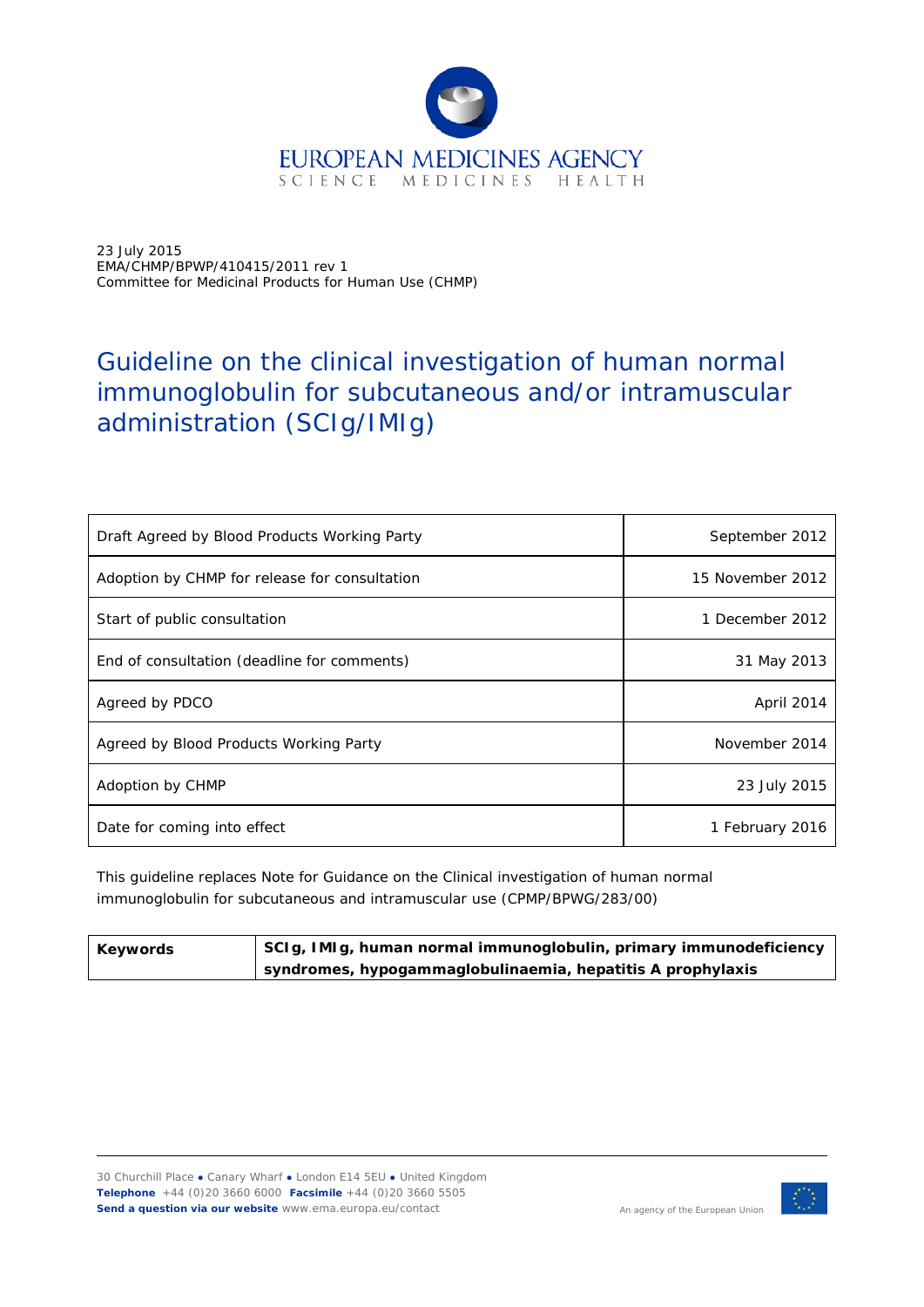# Guideline on the clinical investigation of human normal immunoglobulin for subcutaneous and/or intramuscular administration (SCIg/IMIg)

## **Table of contents**

| 5. Products for which an application for a marketing authorisation is to be |  |
|-----------------------------------------------------------------------------|--|
|                                                                             |  |
|                                                                             |  |
|                                                                             |  |
|                                                                             |  |
|                                                                             |  |
|                                                                             |  |
|                                                                             |  |
|                                                                             |  |
|                                                                             |  |
|                                                                             |  |
|                                                                             |  |
|                                                                             |  |
| 6. Change in the manufacturing process of authorised products  9            |  |
|                                                                             |  |
|                                                                             |  |

Guideline on the clinical investigation of human normal immunoglobulin for subcutaneous and/or intramuscular administration (SCIg/IMIg)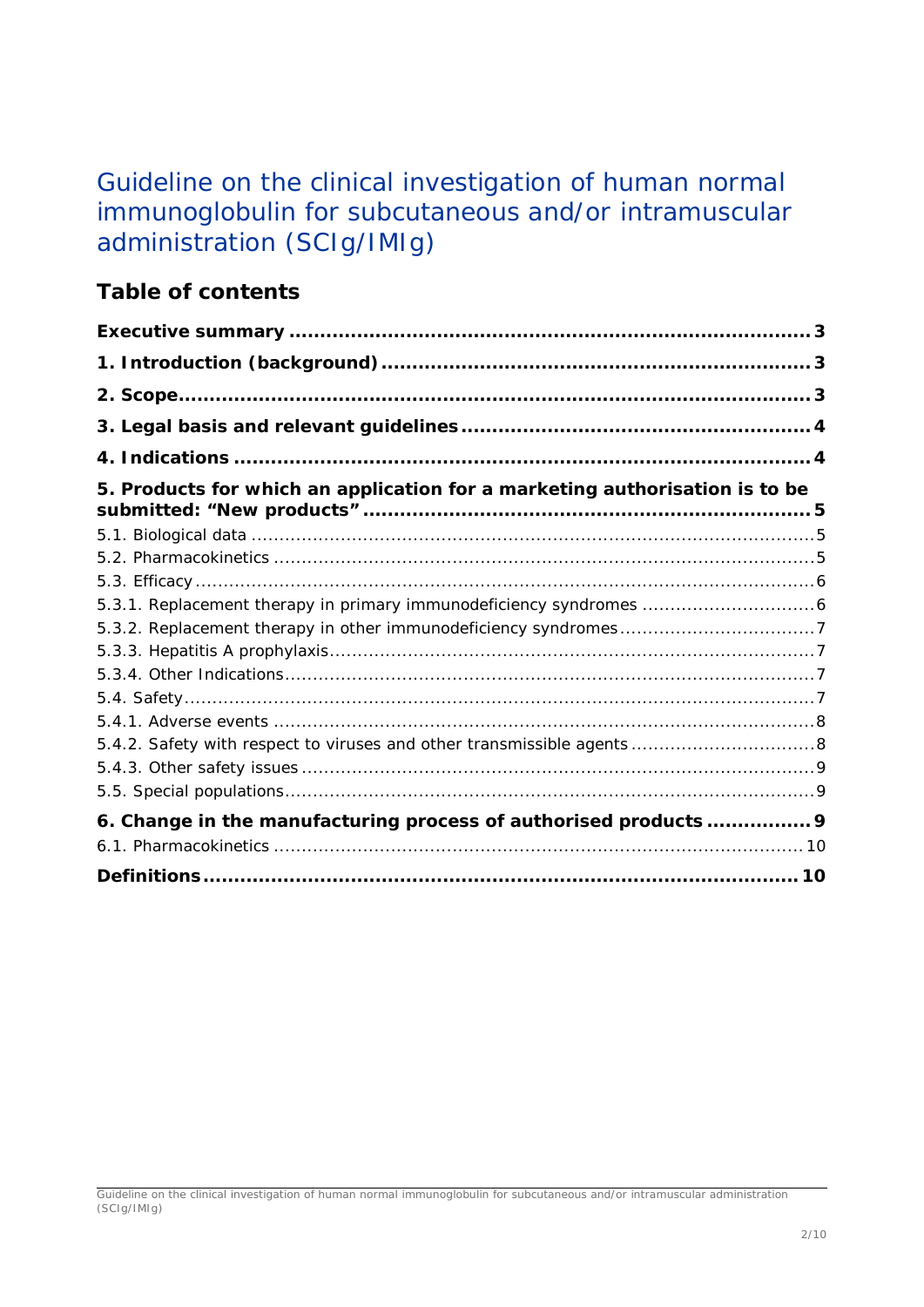## <span id="page-2-0"></span>**Executive summary**

This guideline describes the information to be documented when an application is made for a marketing authorisation for a human normal immunoglobulin for subcutaneous and/or intramuscular use (SCIg/IMIg). The guidance covers biological data, clinical trials and patient follow-up. Quality aspects are outside the scope of this guideline.

Guidance is also provided for authorised products where a significant change in the manufacturing process has been made.

## <span id="page-2-1"></span>**1. Introduction (background)**

The purpose of this guideline is to provide applicants and regulators with harmonised guidance for applications for marketing authorisation for SCIg/IMIg.

The first use of polyvalent immunoglobulin preparations was as replacement therapy in humoral immunodeficiency situations. As human normal immunoglobulin for subcutaneous and intramuscular use (SCIg/IMIg) is prepared from plasma collected from a high number of healthy blood donors, the spectrum of antibody specificity expressed by the IgG is large. Among the antibody specificity spectrum, SCIg/IMIg recognises a large number of bacterial, viral and other infectious agent antigens, and also a large number of self antigens. Besides the therapeutic effect in replacement, SCIg/IMIg has also been used in a clinical setting for its immunomodulatory activity. However, contrary to the "established immunomodulatory indications" for IVIgs, SCIgs do not yet have clearly "established" indications in this area, investigations for some auto-immune disorders are on-going and some of the chronic neurological disorders have now become the focus of attention due to possible advantages home treatment would provide.

Although IgG replacement therapy was initially administered intramuscularly, this route of administration can now be considered outdated for replacement therapy as the required doses to achieve adequate trough levels cannot be administered safely or without extreme discomfort for the patient.

Timeline history of guideline: The original guideline (CPMP/BPWG/283/00) came into operation in January 2003. Revision 1 updates the guideline to be consistent where applicable with the updated guideline for human normal immunoglobulin for intravenous administration (EMA/CHMP/BPWP/94033/2007 current version).

## <span id="page-2-2"></span>**2. Scope**

This guideline describes the information to be documented when an application for a marketing authorisation for SCIg/IMIg is made, including biological data, pharmacokinetics, clinical trials and patient follow-up.

These data are required for:

- 1. products for which an application for a marketing authorisation is to be submitted, referred to as "new products" in the text and
- 2. authorised products where a significant change in the manufacturing process has been made (e.g. additional viral inactivation/removal steps or new purification procedures).

Guideline on the clinical investigation of human normal immunoglobulin for subcutaneous and/or intramuscular administration (SCIg/IMIg)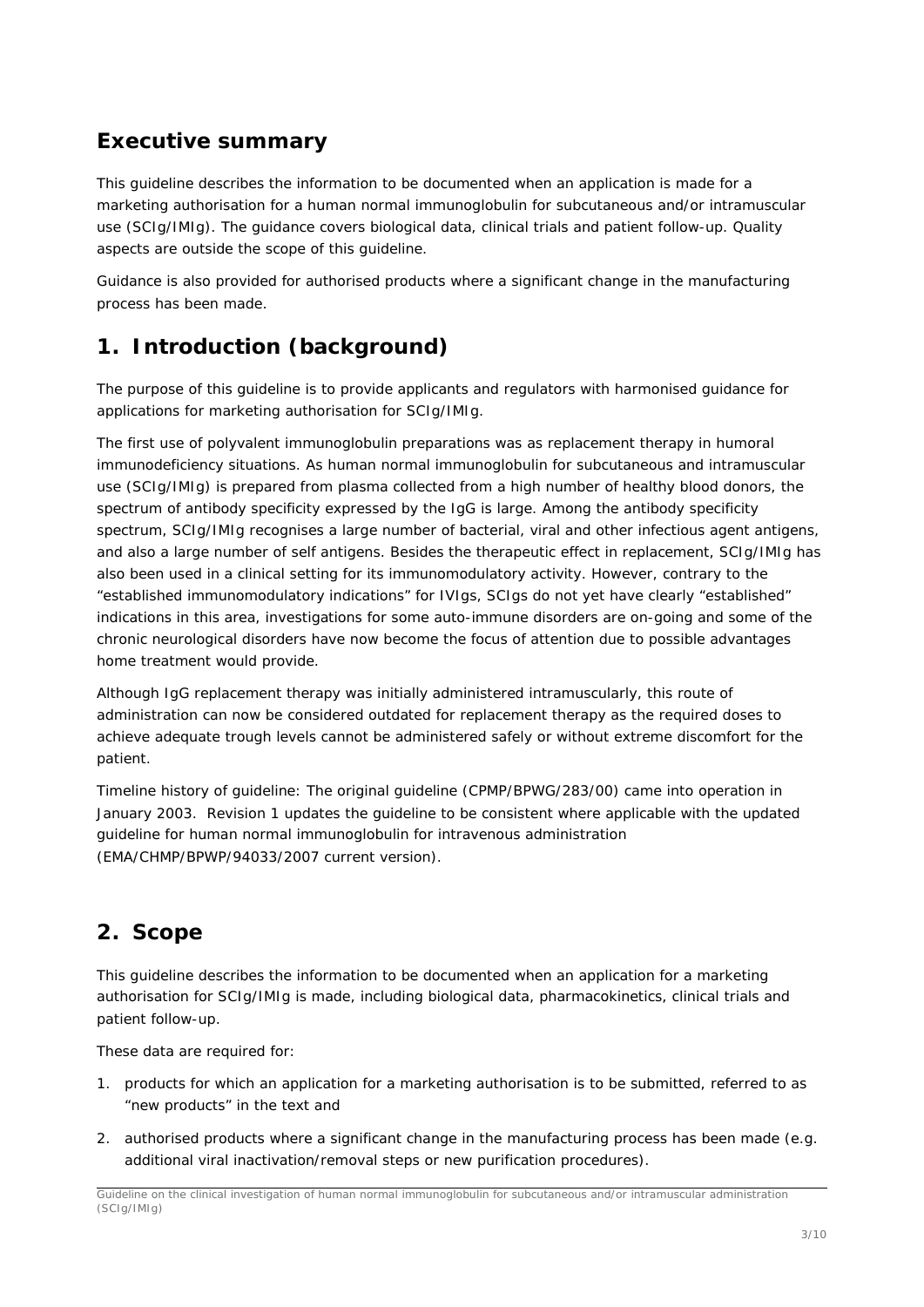This Guideline covers normal human immunoglobulin for subcutaneous and/or intramuscular administration defined by the relevant European Pharmacopoeia monographs.

It does not apply to fragmented or chemically modified IgG.

Quality aspects are also outside the scope of this guideline.

## <span id="page-3-0"></span>**3. Legal basis and relevant guidelines**

This guideline should be read in conjunction with the introduction and general principles (4) and part I of the Annex I to Directive 2001/83 as amended and the following guidance:

- Core SmPC for human normal immunoglobulin for subcutaneous and intramuscular use (EMA/CHMP/BPWP/143744/2011 current version)
- Guideline on the clinical investigation of human normal immunoglobulin for intravenous administration (IVIg) (EMA/CHMP/BPWP/94033/2007 rev.2)
- Guideline on plasma-derived medicinal products (EMA/CHMP/BWP/706271/2010).
- Guideline on good pharmacovigilance practices, Module V Risk management systems (EMA/838713/2011).
- Structure and Content of Clinical Study Reports (ICH E3, CPMP/ICH/137/95).
- Guideline on "Comparability of Biotechnological Products (ICH Q5E, CPMP/ICH/5721/03).
- The clinical trials described in this Guideline should be performed according to the ICH Note for Guidance on Good Clinical Practice (CPMP/ICH/135/95).

## <span id="page-3-1"></span>**4. Indications**

#### **Indications for subcutaneous use (SCIg)**

SCIg can be used in all age ranges; however this may have to be modified, if there are any safety issues for the excipients used for a particular product.

Replacement therapy in:

- Primary immunodeficiency syndromes with impaired antibody production
- Hypogammaglobulinaemia and recurrent bacterial infections in patients with chronic lymphocytic leukaemia (CLL), in whom prophylactic antibiotics have failed or are contra-indicated.
- Hypogammaglobulinaemia and recurrent bacterial infections in multiple myeloma (MM) patients.
- Hypogammaglobulinaemia in patients pre- and post-allogeneic haematopoietic stem cell transplantation (HSCT)

#### **Indications for intramuscular use (IMIg)**

#### Hepatitis A prophylaxis

If the SC/IMIg has a minimum antibody content for HAV of 100 IU/ml it is also used for:

#### Hepatitis A prophylaxis

• Pre-exposure prophylaxis, preferably in combination with vaccination, in unvaccinated individuals travelling in less than 2 weeks to areas of hepatitis A risk.

Guideline on the clinical investigation of human normal immunoglobulin for subcutaneous and/or intramuscular administration (SCIg/IMIg)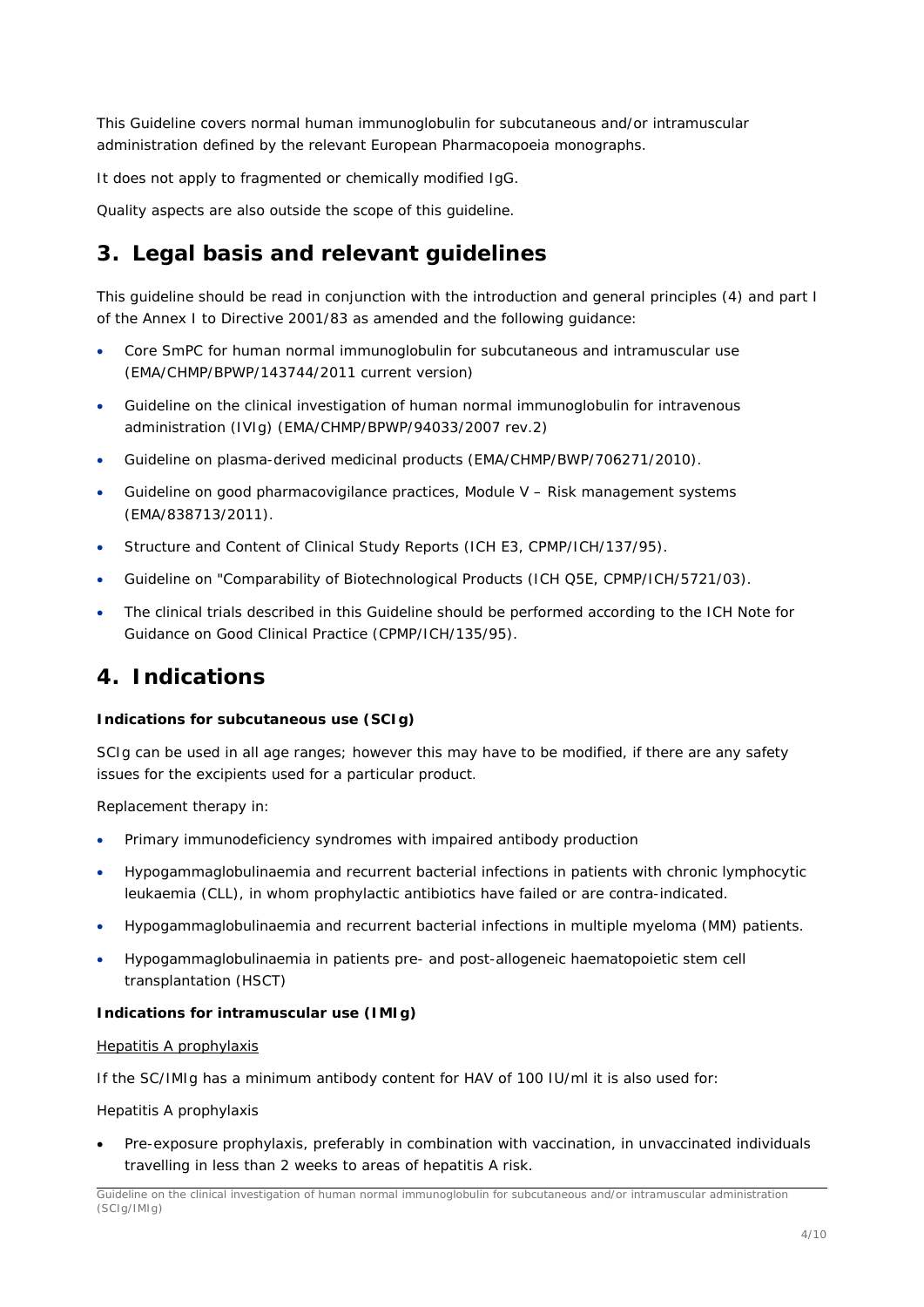• Post-exposure prophylaxis in unvaccinated individuals within 2 weeks of hepatitis A virus (HAV) exposure.

For long term hepatitis A prophylaxis, vaccination is recommended.

The above listed indications are considered as "established" for SCIg/IMIg and this guideline outlines the general principles for design of clinical trials.

#### **Other indications**

In other indications, relevant clinical data are required, see 5.3.4.

## <span id="page-4-0"></span>**5. Products for which an application for a marketing authorisation is to be submitted: "New products"**

Biological and pharmacokinetic data are the key elements to evaluate activity and safety of SCIg preparations.

## <span id="page-4-1"></span>*5.1. Biological data*

Adequate documentation with regard to batch to batch consistency is provided in Module 3 of the dossier and should adhere to the Ph. Eur. Monograph 2788 requirements.

Additional specific data may be needed to support the pharmacodynamic and therapeutic activities as well as the safety profile of the SCIg preparation. The relevant data should be summarised in Module 5 of the dossier along with the cross-reference to Module 3.

For example immunomodulatory and anti-inflammatory activities for auto-immune diseases, depending on the claimed indications and the relevance of *in vitro* and/or *in vivo* models such as:

- Ability to inhibit auto-antibody activity *in vitro*
- Experimental autoimmune models.

### <span id="page-4-2"></span>*5.2. Pharmacokinetics*

Pharmacokinetic (PK) data are essential to support the pharmacological activity and efficacy of the product, and may differentiate one product from another. Therefore, PK data must be provided in each application dossier (see PK study chart).

#### *PK population*

Pharmacokinetic data set can be derived from patients with primary immunodeficiency syndromes (PID) who are either already stabilised on SCIg treatment **(Group A)** or on IVIg treatment **(Group B)** or are naïve to Ig treatment **(Group C)** or the set can contain patients from the various groups. Groups A - C)

#### *PK parameters*

1. IgG trough levels should be studied in 40 PID patients, whereby 20 of these should be children or adolescents with an age distribution representative of this patient population. The IgG trough levels of the investigational product should be assessed prior to the next infusion on a monthly basis over a period of 6 months, starting after 4 months treatment on the new SCIg product. The monthly IgG trough levels obtained should be compared to trough levels of at least two previous

Guideline on the clinical investigation of human normal immunoglobulin for subcutaneous and/or intramuscular administration (SCIg/IMIg)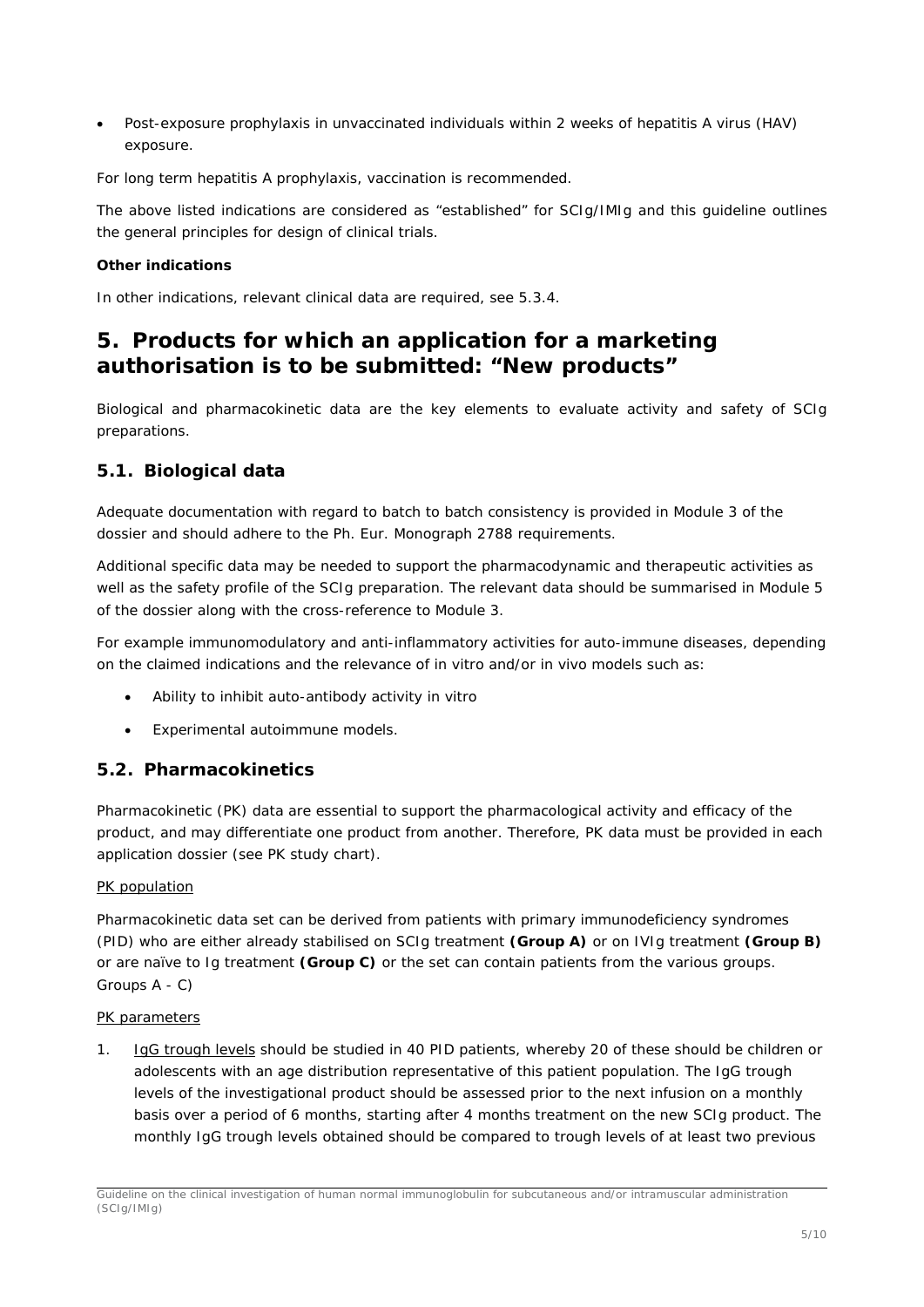infusions of the former SCIg or IVIg product (Group  $A + B$ ). For Group C, a descriptive comparison to published literature (if available) is requested.

2. Other PK parameters including plasma concentration-time curve, area under the curve, Cmax, and Tmax should be measured in a sub-set of 20 adult PID patients assessed by repeated blood sampling after approximately 4 months of the product until immediately before the next infusion. The other PK parameters obtained should be discussed by the applicant in the light of the literature data.

Given the extensive literature for immunoglobulins, a separate paediatric PK study is not deemed necessary and children included should only be assessed for trough levels and not for other PK parameters including area under the curve, Cmax, and Tmax.

*PK study chart* 



## <span id="page-5-0"></span>*5.3. Efficacy*

SCIg is used as replacement therapy for the treatment of primary and secondary immunodeficiencies.

### <span id="page-5-1"></span>**5.3.1. Replacement therapy in primary immunodeficiency syndromes**

Efficacy should be confirmed in an open-label, uncontrolled clinical trial of one year duration in primary immunodeficiency syndromes. The patients selection should take into account statistical considerations (see below).

At least 40 patients (from the PK study) should be included; approximately half of these patients should be children and adolescents with an age distribution representative of this patient population. The patients should be followed over 12 months to avoid a seasonal bias (due to a greater rate of infections in the winter months).

The recommended primary endpoint is the number of serious bacterial infections per subject per year (with the aim to achieve less than 1.0 infection/subject/year). The protocol should prospectively provide specific diagnostic criteria for each type of serious infection to be included in the primary efficacy analysis. Serious bacterial infections include:

• bacteraemia or sepsis,

Guideline on the clinical investigation of human normal immunoglobulin for subcutaneous and/or intramuscular administration (SCIg/IMIg)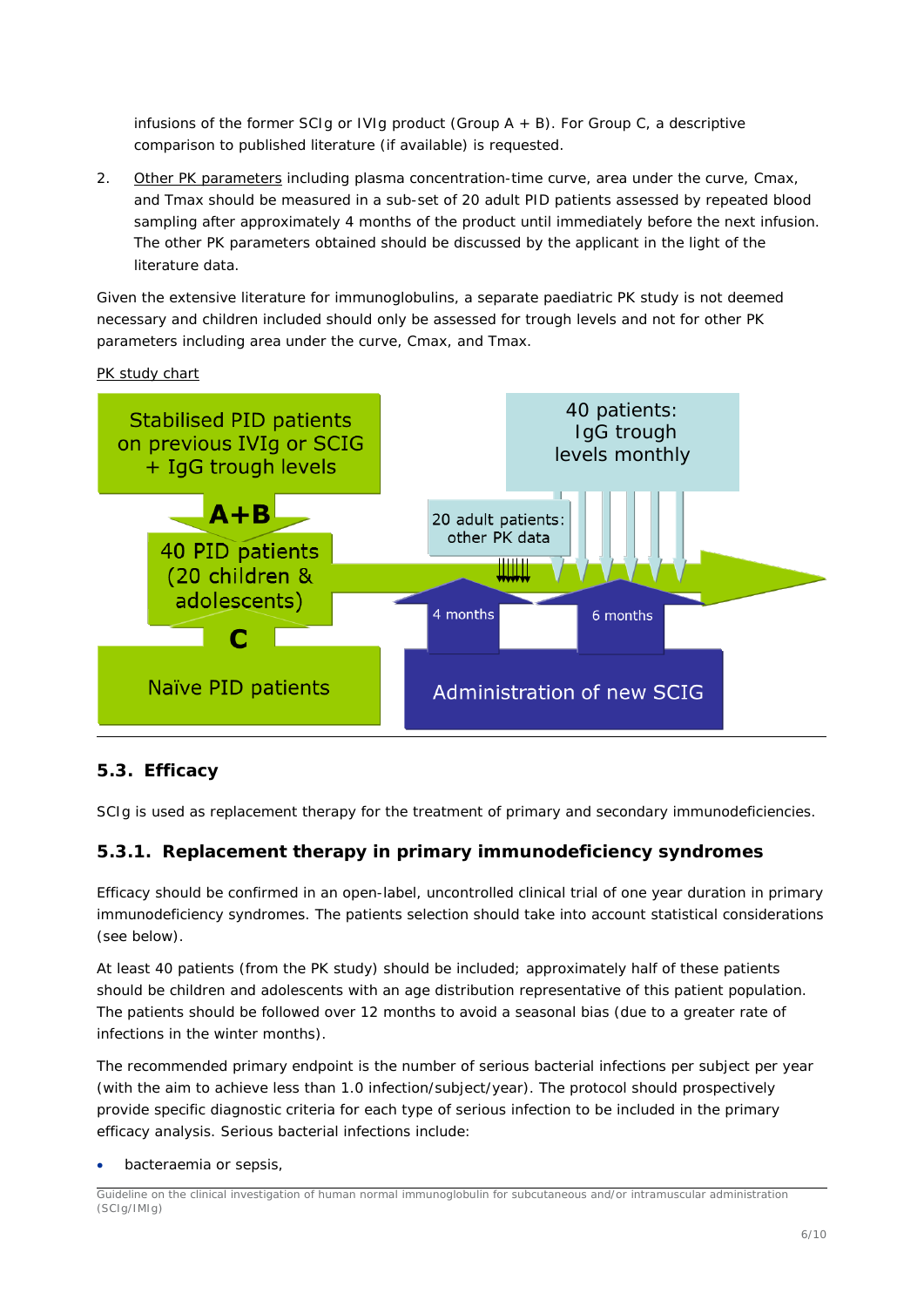- bacterial meningitis,
- osteomyelitis / septic arthritis,
- bacterial pneumonia,
- visceral abscess.

Secondary endpoints are IgG trough levels (see section 5.2), all other infections, antibiotic treatment, days lost from school/work, hospitalisations and fever episodes.

#### *Statistical considerations*

The number of subjects to be included into the study might exceed 40 patients as the study should provide at least 80% power to reject the null-hypothesis of a serious infection rate greater or equal 1 by means of a one-sided test and a Type I error of 0.01. The secondary endpoints should be prospectively defined and their statistical analyses provided in the study protocol.

The efficacy results from this study would apply to all types of primary immunodeficiency syndromes due to deficiency of functional IgG.

## <span id="page-6-0"></span>**5.3.2. Replacement therapy in other immunodeficiency syndromes**

- 1. Hypogammaglobulinaemia and recurrent bacterial infections in patients with CLL, in whom prophylactic antibiotics have failed or are contra-indicated.
- 2. Hypogammaglobulinaemia and recurrent bacterial infections in MM patients.
- 3. Hypogammaglobulinaemia in patients pre- and post-allogeneic haematopoietic stem cell transplantation (HSCT)

The above indications would be granted as long as efficacy has been proven in primary immunodeficiency syndromes (see 5.3.1). Dosage regimens different from the standard dosages stated in the core SmPC should be supported by clinical data.

## <span id="page-6-1"></span>**5.3.3. Hepatitis A prophylaxis**

Clinical data are not required. The Monograph for Human normal immunoglobulin (0338) should be adhered to.

## <span id="page-6-2"></span>**5.3.4. Other Indications**

Other possible indications cannot be granted without relevant specific clinical data.

Biological and pharmacokinetic data alone are not sufficient to support clinical efficacy.

Controlled clinical trials comparing the SCIg preparation with placebo or with an established therapy are thus required to substantiate marketing authorisation in other indications, following the relevant guidelines where available.

## <span id="page-6-3"></span>*5.4. Safety*

Product safety is evaluated based on all pertinent safety findings. A comprehensive risk management plan (RMP) has to be submitted as part of the dossier (see Guideline on 'risk management systems for medicinal products for human use', EMEA/CHMP/96268/2005).

Guideline on the clinical investigation of human normal immunoglobulin for subcutaneous and/or intramuscular administration (SCIg/IMIg)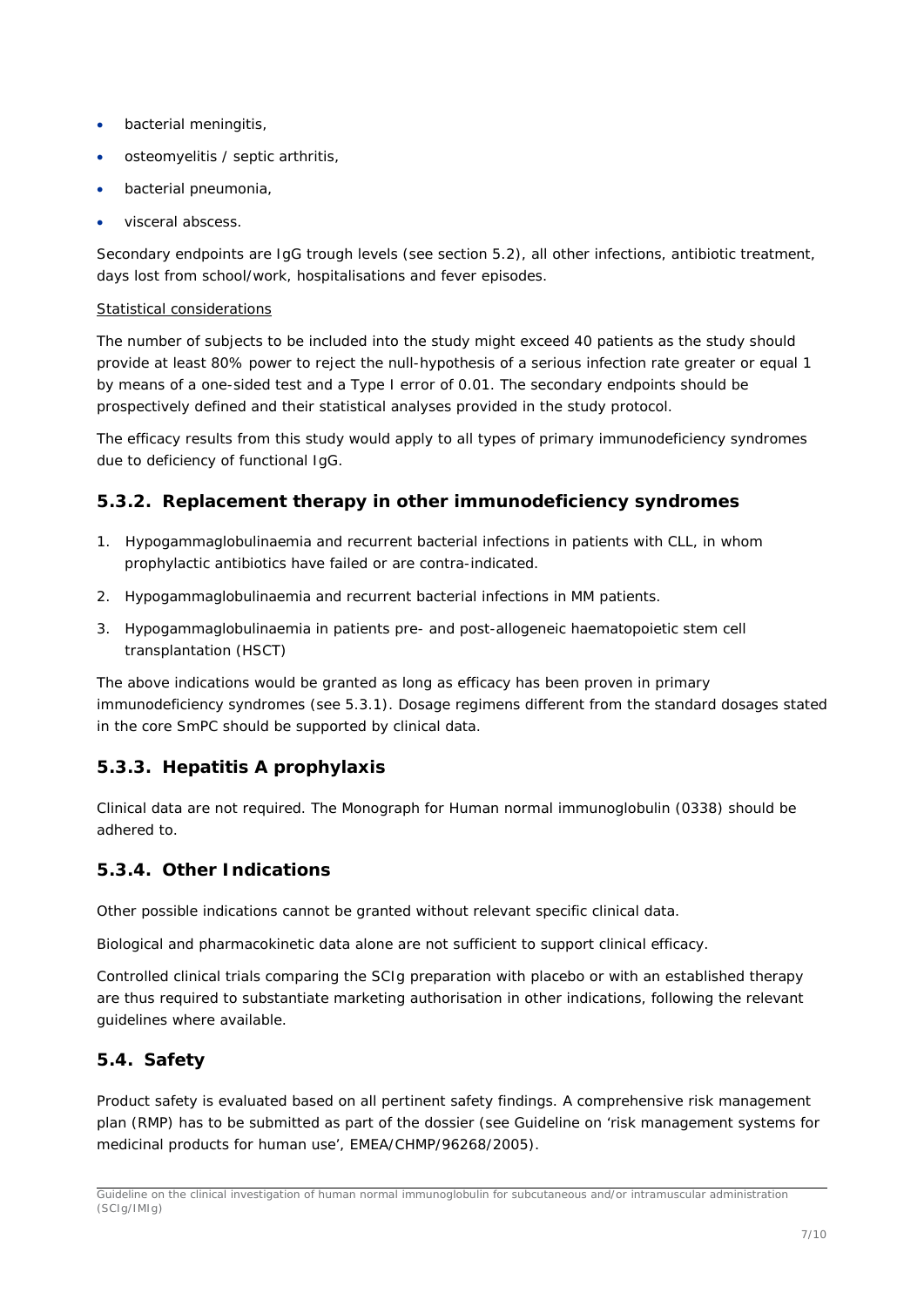## <span id="page-7-0"></span>**5.4.1. Adverse events**

All adverse events in PK and clinical studies must be recorded and analysed with regard to causality, seriousness, outcome and expectedness. Safety data from trials in indications not claimed in the application can be used as supportive data.

Comprehensive baseline data and patient histories are essential to compare the safety signals arising from the studies. The safety signals should be compared with data and frequencies described in the literature. Any deviation from known signals and rates should be discussed. The reporting should be in accordance with the ICH Guidelines on "Structure and content of clinical study report", CPMP/ICH/137/95 E3. Preferably the reporting should apply the terminology used in the Medical Dictionary for Regulatory Activities (MedDRA).

Safety evaluation should include monitoring of short term and local tolerance (blood pressure, heart rate, temperature, and monitoring of other adverse events, skin reactions) at repeated intervals following the infusion of the new product. Local reactions should be evaluated with regard to the anatomical localisation, infusion rate and infused volume per site of injection.

All safety data should include a separate evaluation of the safety dataset in children and adolescents. This should be compared to the adult dataset and relevant discrepancies listed in the SmPC.

Post-marketing safety data collection in children should be required in the Risk Management Plan.

A separate safety evaluation of the excipients should be provided (e.g. for new excipients, new route of administration, considerably higher quantities administered compared with previous uses); this should encompass a summary of the non-clinical and literature data.

## <span id="page-7-1"></span>**5.4.2. Safety with respect to viruses and other transmissible agents**

Compliance with CHMP recommendations with regard to viral safety and other transmissible agents is necessary for all plasma-derived products and is verified by information supplied in Module 3 of the dossier.

Manufacturers of plasma-derived products, including SCIg/IMIg, are obliged to optimise viral safety by selection of donors, screening of individual donations and plasma pools for specific markers of infection and the inclusion of effective steps for the inactivation/removal of viruses in the manufacturing processes. Similar principles to those outlined for viral safety should apply for all transmissible agents including TSE and other emerging pathogens. Manufacturers should follow the respective guidance documents and position statements. Information can be found in the guidelines on the EMA website (under *Biologicals – Drug Substance - Plasma-derived Medicinal Products*).

The above-mentioned procedures are now considered to be highly effective and demonstrative of the viral safety of the product with respect to enveloped viruses. These procedures may be of limited value against non-enveloped viruses, such as hepatitis A virus and parvovirus B19. There is reassuring clinical experience regarding the lack of hepatitis A or parvovirus B19 transmission with immunoglobulins and it is also assumed that the antibody content makes an important contribution to the viral safety.

The applicant is nevertheless required to provide all available data gathered on patients treated with the product in clinical trials. Investigators should continue with their normal clinical practice of monitoring patients. The applicant should demonstrate that there are systems in place to collect information on patients treated with the product and to respond rapidly to any reports of infection with a full investigation.

Guideline on the clinical investigation of human normal immunoglobulin for subcutaneous and/or intramuscular administration (SCIg/IMIg)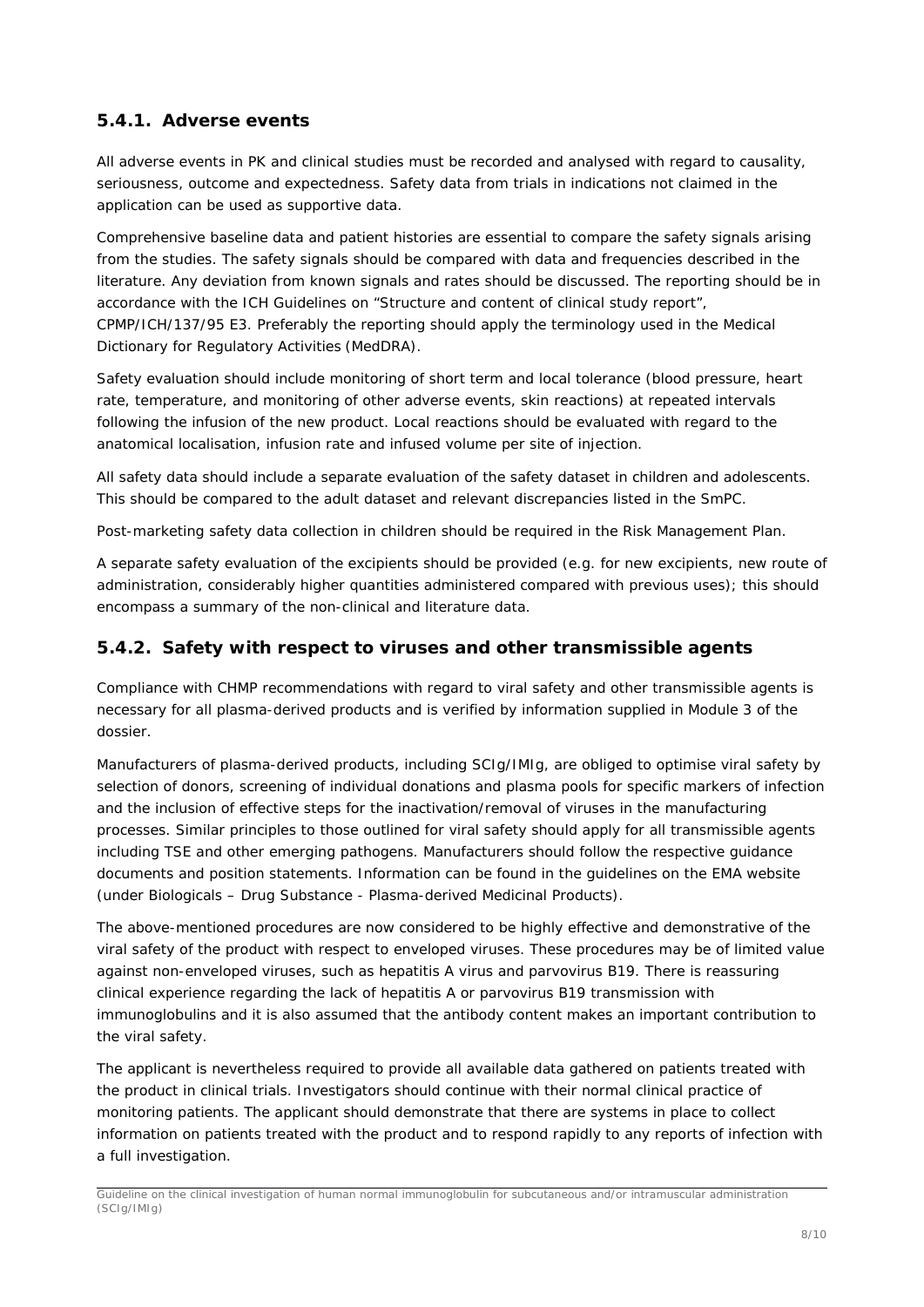A pre-treatment serum sample from each patient included in the clinical trials should be stored at -70˚C for possible future testing.

## <span id="page-8-0"></span>**5.4.3. Other safety issues**

The effect of passive transmission of haemagglutinins (anti-A/anti-B), and anti-D should be evaluated in patients receiving high doses of SCIg.

## <span id="page-8-1"></span>*5.5. Special populations*

Where a paediatric investigation plan is required in order to comply with the Paediatric Regulation (EC) [No 1901/2006,](http://eur-lex.europa.eu/LexUriServ/site/en/consleg/2006/R/02006R1901-20070126-en.pdf) the applicant should provide a plan that includes the recommendations described in this guideline for the paediatric population.

Given the extensive literature for immunoglobulins, a separate paediatric PK study is not deemed necessary and children included should only be assessed for trough levels and not for other PK parameters including area under the curve, Cmax, and Tmax

For efficacy evaluation in PID approximately 20 children and adolescents with an age distribution representative of this patient population should be included. The patients should be followed over 12 months to avoid a seasonal bias (due to a greater rate of infections in the winter months).

Elderly Patients: specific data in the elderly are not needed as the benefit/risk can be extrapolated from the available data in adult patients.

## <span id="page-8-2"></span>**6. Change in the manufacturing process of authorised products**

Changes in the manufacturing procedures may lead to significant changes in the product and may thereby alter the structure of the immunoglobulin and/or its activity or the safety of the product.

When a change is introduced to the manufacturing process of a given product, the marketing authorisation holder will have to demonstrate that the "post-change" and the "pre-change" product are comparable in terms of Quality, Safety and Efficacy (see ICH Q5E Guideline on "Comparability of Biotechnological Products (CPMP/ICH/5721/03). This will be a sequential process, beginning with investigations of quality and supported, as necessary, by non-clinical and/or clinical studies.

The extent of clinical data to be provided has to be judged on a case-by-case basis depending on the anticipated impact of the changes and could vary from a pharmacokinetic trial comparing "pre-change" versus "post-change" product up to the full clinical data set as outlined for a new product.

As a consequence, applications should be accompanied by assessment of the potential impact of a change on efficacy and safety of a given product and the rationale behind the clinical development plan should be outlined and justified.

If a significant impact on the activity of the immunoglobulin cannot be excluded, data on pharmacokinetics and safety in PID patients is required.

If the biological data and/or pharmacokinetics data are significantly different from the parent preparation, then the product should comply with the requirements for a new product as defined in section 5.

Guideline on the clinical investigation of human normal immunoglobulin for subcutaneous and/or intramuscular administration (SCIg/IMIg)